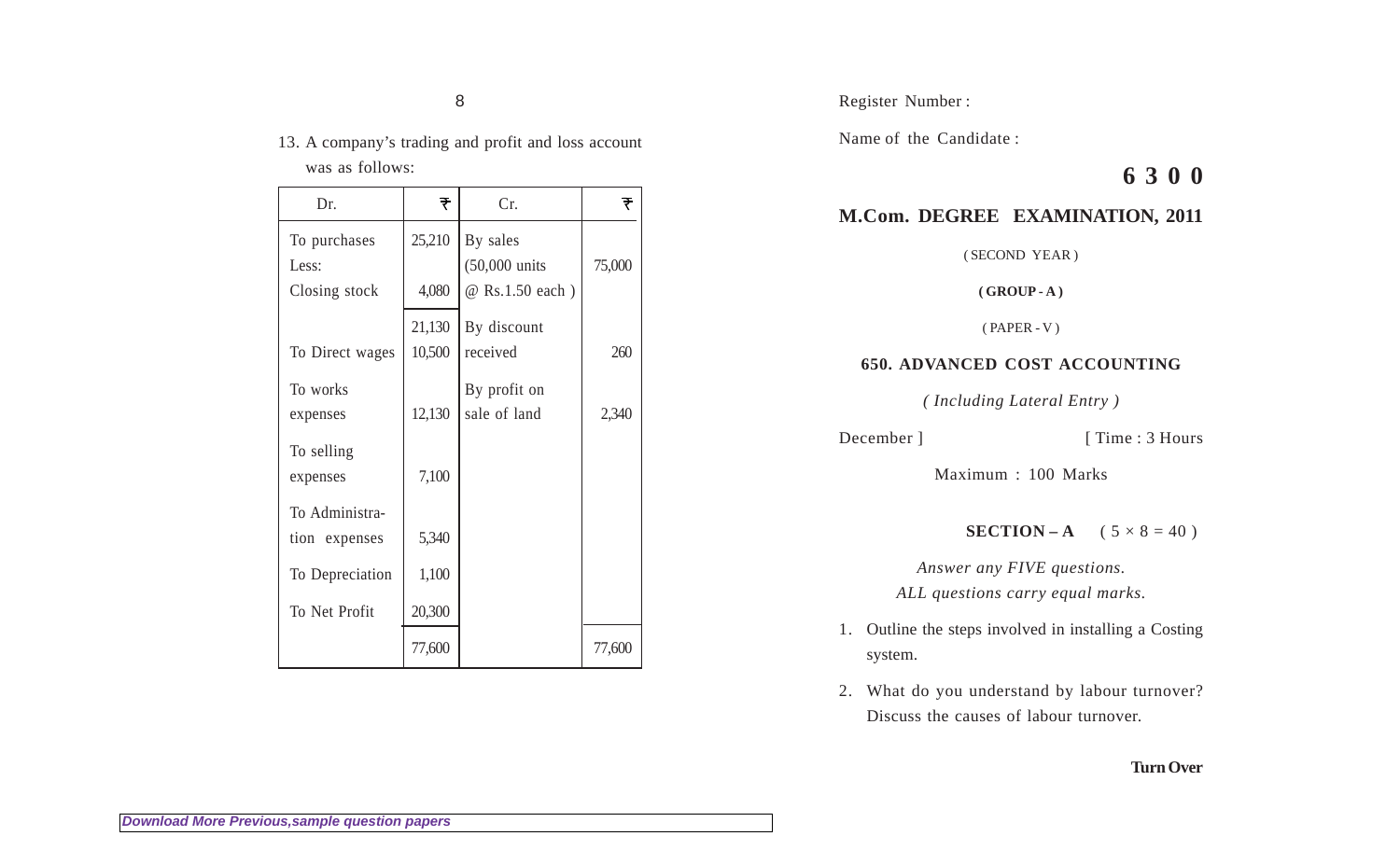12. A transport service company is running four

 $\mathcal{L}$ 

 $\zeta$ 

3. Describe the main features of process costing.

|                                                                                             |                                                                                       | . avainum 15 days, mumimu 6 days.                    |  |
|---------------------------------------------------------------------------------------------|---------------------------------------------------------------------------------------|------------------------------------------------------|--|
|                                                                                             |                                                                                       | Lead Times: Average 10 days,                         |  |
|                                                                                             | Km.                                                                                   | $.5 \times =$<br>qiun auo jo                         |  |
| trip per day. Find out the cost per passenger<br>days of the month. Each bus made one round |                                                                                       | Annual cost of storage                               |  |
| seating capacity. All the buses ran on all the                                              |                                                                                       | tansportation cost<br>.02 $\bar{\tau}$ =             |  |
| Actual passengers carried were 75% of the                                                   |                                                                                       | gnibuloni tinu                                       |  |
| $000, 005$ $\bar{\tau}$                                                                     | Interest and other charges                                                            | Purchase price per                                   |  |
| $000 \text{ Hz}$ $\geq$                                                                     | Depreciation                                                                          | during the year<br>$.000, \xi \bar{\xi} =$           |  |
| $000^{\circ}$ ZI $\triangleq$                                                               | Taxation, insurance etc.                                                              | pəsvuə nd                                            |  |
|                                                                                             |                                                                                       | Number of units to be                                |  |
| $000^{\circ}$ tZ $\geq$                                                                     | Repairs and maintenance                                                               | relating to the order<br>$.02 \pm 0.00$              |  |
| $000,02,1 \space \nbrace{\mathsf{F}}$                                                       | Diesel oil and other oils                                                             | Total cost of purchasing                             |  |
| $000,05 \geq$                                                                               | Thata viosivisque<br>Salaries of office and                                           | $(0)$ Minimum level.                                 |  |
| $000,92 \geq$                                                                               | and cleaners                                                                          | $\text{G}$ Maximum level.                            |  |
|                                                                                             | Wages of drivers, conductors                                                          | (a) $Re - Ord$ level.                                |  |
|                                                                                             | obtained from this books for January, 2010.                                           | levels from the information given below:             |  |
|                                                                                             | passengers. The following particulars were                                            | 5. You are required to calculate the following stock |  |
|                                                                                             | 04 si sud dose to viiosquo guitsel .traqu<br>buses between two towns which are 50 kms | 4. What are the advantages of cost audit.            |  |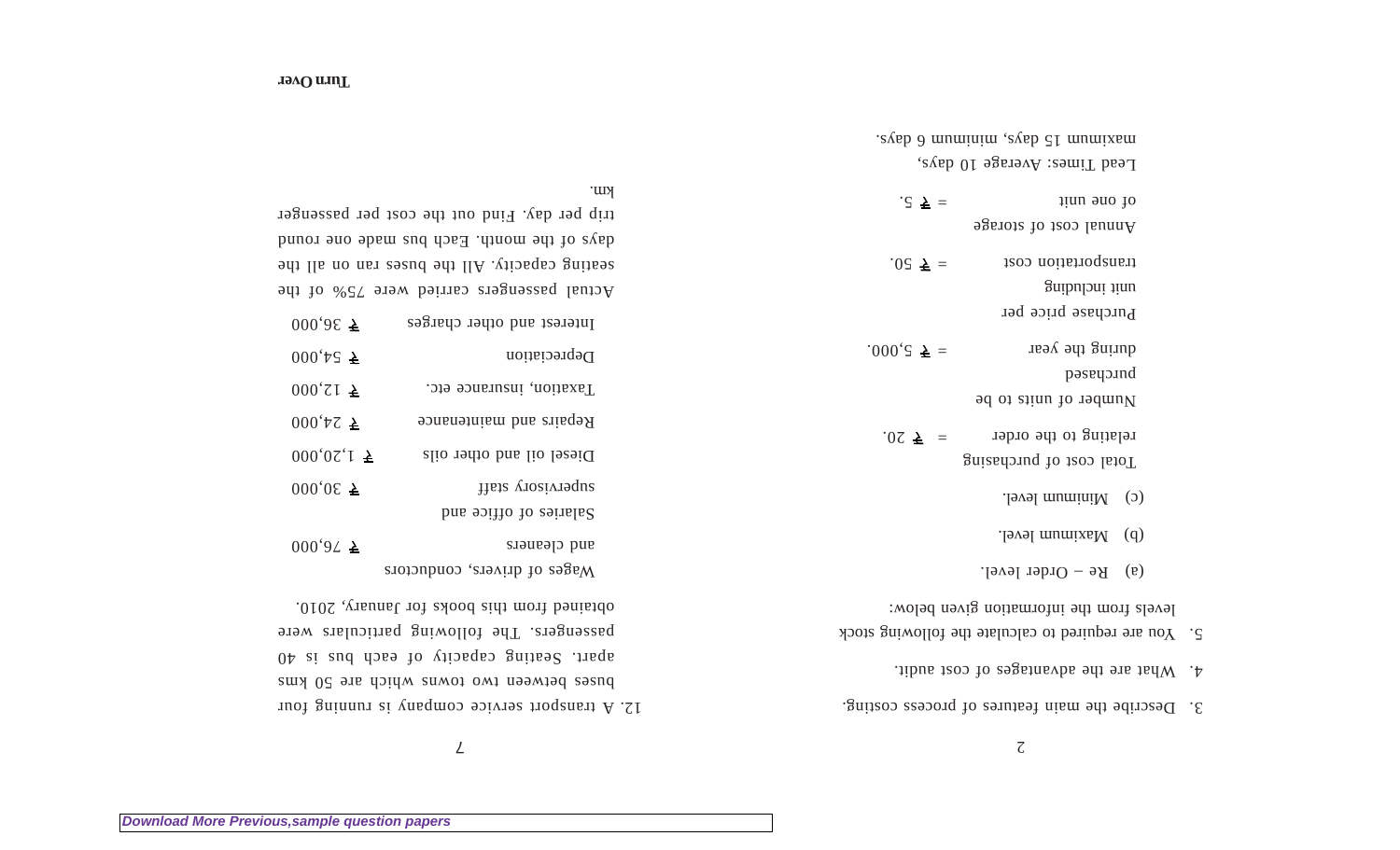$\mathsf S$ 

100 kg. of product A and 50 kg of B were produced. The selling price of B was  $\overline{7}$  l20 per kg. on which the profit earned was 30 percent.

 $\mathbf{S} = \begin{bmatrix} 0 & 0 \\ 0 & 0 \end{bmatrix}$  **SECTION – B** 

*Answer any THREE questions. ALL questions carry equal marks.*

- 9. What is meant by perpetual inventory system? What are its advantages?
- 10. Explain the concept of under  $-$  absorption and over – absorption of factory overhead. What are its causes?
- 11. The product of a company passes through two processes called I and II. The percentage of loss is ascertained as Process - I – 2% and Process - II –  $2\%$  - The loss of each process has a scrap value. The loss of process - I is 10 is the number of 100 units and that of 100 up to 160 up to 160 up to 160 up to 160 up to 160 up to 160 up to 160 up to 160 up to 160 up to 160 up to 160 up to 160 up to 160 up to 160 up to 160 up to 160 up to 160 up to  $20$  process - II at  $\frac{1}{2}$  be proper interfollowing information is available for the year ended  $31^{81}$  December, 2009. 40,000 units of

Repairing charges – 50% of depreciation.

Machine consumes 10 units of power per hour @ 10 paise per unit.

2 per day of  $\bar{z} \neq 0$  per day of eight hours.

Consumable stores  $\omega \geq 10$  per day of eight hours.

8. In the course of manufacturing the main product - 'A', by – product - 'B' is produced. The by – product is further processed for sale. From the following information, prepare an account showing cost per kg of product - 'A'  $\cdot$  (B) – product - 'B'.

| 009               | 00S <sup>1</sup> | $00\zeta^2$     | Overheads |
|-------------------|------------------|-----------------|-----------|
| $000^{\circ}$     | $000 \text{'s}$  | $000^{\circ}$ L | Labour    |
| 00 <sup>5</sup>   | 000,9            | 000'01          | Materials |
| ₹                 | 소                |                 |           |
| Я                 | $\forall$        | 소               |           |
|                   |                  | $F_x$ penses    | 1800 JO   |
| Separate Expenses |                  | Juiol           | Elements  |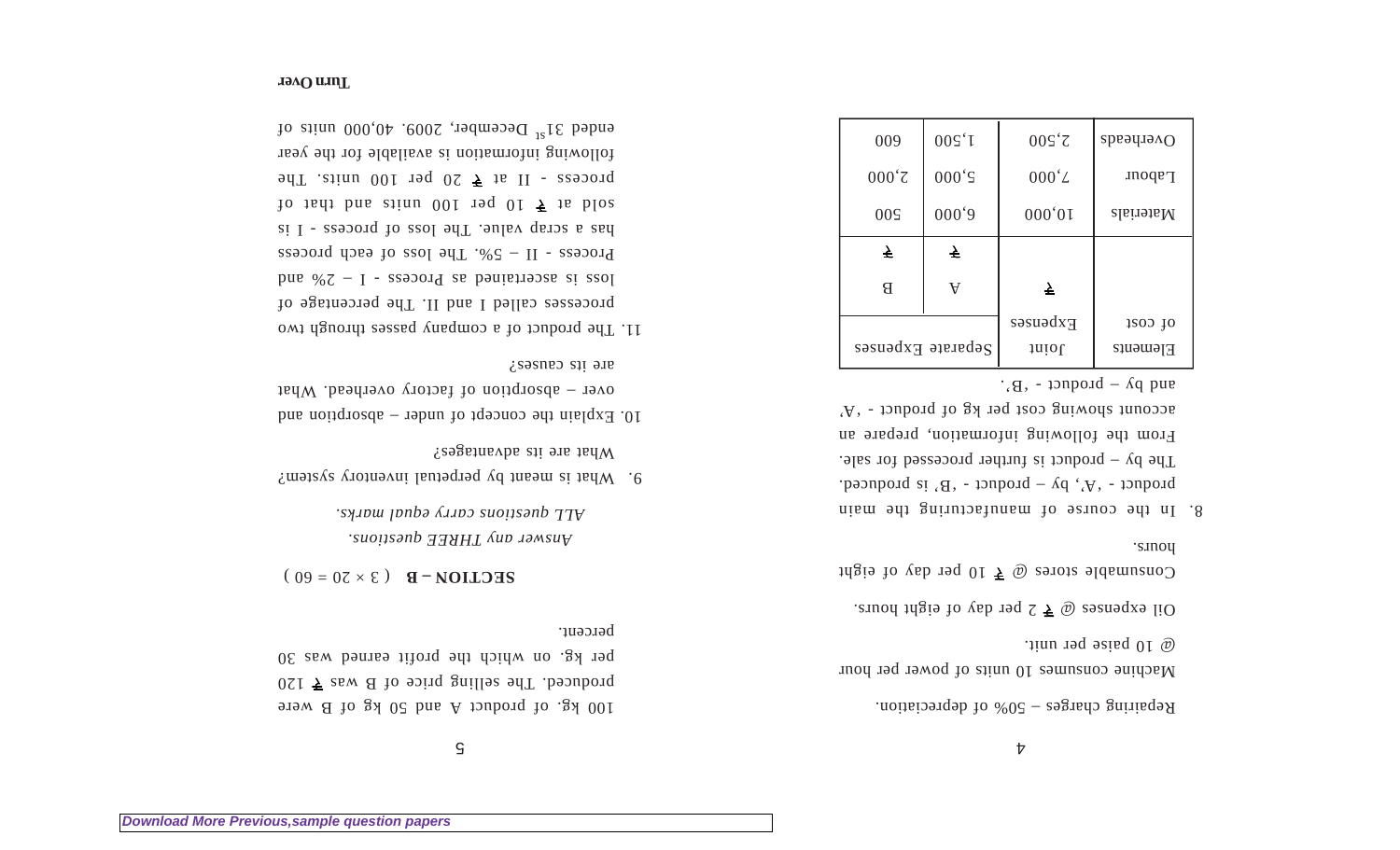material were introduced in Process - I at cost of  $\bar{x}$  16,000.

|                                             | Process-I | Process-II      |
|---------------------------------------------|-----------|-----------------|
|                                             | ₹         | ₹               |
| Material consumed                           | 8,000     | 2,800           |
| Direct Labour                               | 12,200    | 14,000          |
| Manufacturing expenses                      | 3,080     | 1,000           |
| Finished products                           | units     | units           |
|                                             | 39,000    | 38,500          |
| <i>Finished Stock:</i>                      |           |                 |
| January-1, 2009.                            | 4,000     | 6,000           |
| December-31, 2009.                          | 3,000     | 8,000           |
| Stock valuation on<br>January, 1 (per unit) | 70.90     | $\bar{z}$ 1.47. |

Stock on December, 31 are to be valued at the cost as shown by the years process accounts. Prepare process accounts.

Rate of consumption: Average 15 units per days.

#### Maximum 20 units per days.

- 6. From the following information, calculate the earnings of an employee under the following methods of wage payment.
	- (i) Halsey Premium Plan.
	- (ii) Rowan Premium Plan.

Time allowed – hours per 100 units – 35.

| Wages per unit             | $\overline{z}$ 2. |
|----------------------------|-------------------|
| Hourly rate                | ₹ 7.              |
| Actual time taken in hours | 50.               |
| Actual units produced      | 200.              |

7. From the given information relating to a machine work out the machine hour rate.

Purchase price of the machine with scrap value of zero  $\bar{x}$  90,000.

Installation charges of the machine  $\bar{x}$  10,000.

Life of the machine is 10 years of 2,000 working hours each.

**Turn Over**